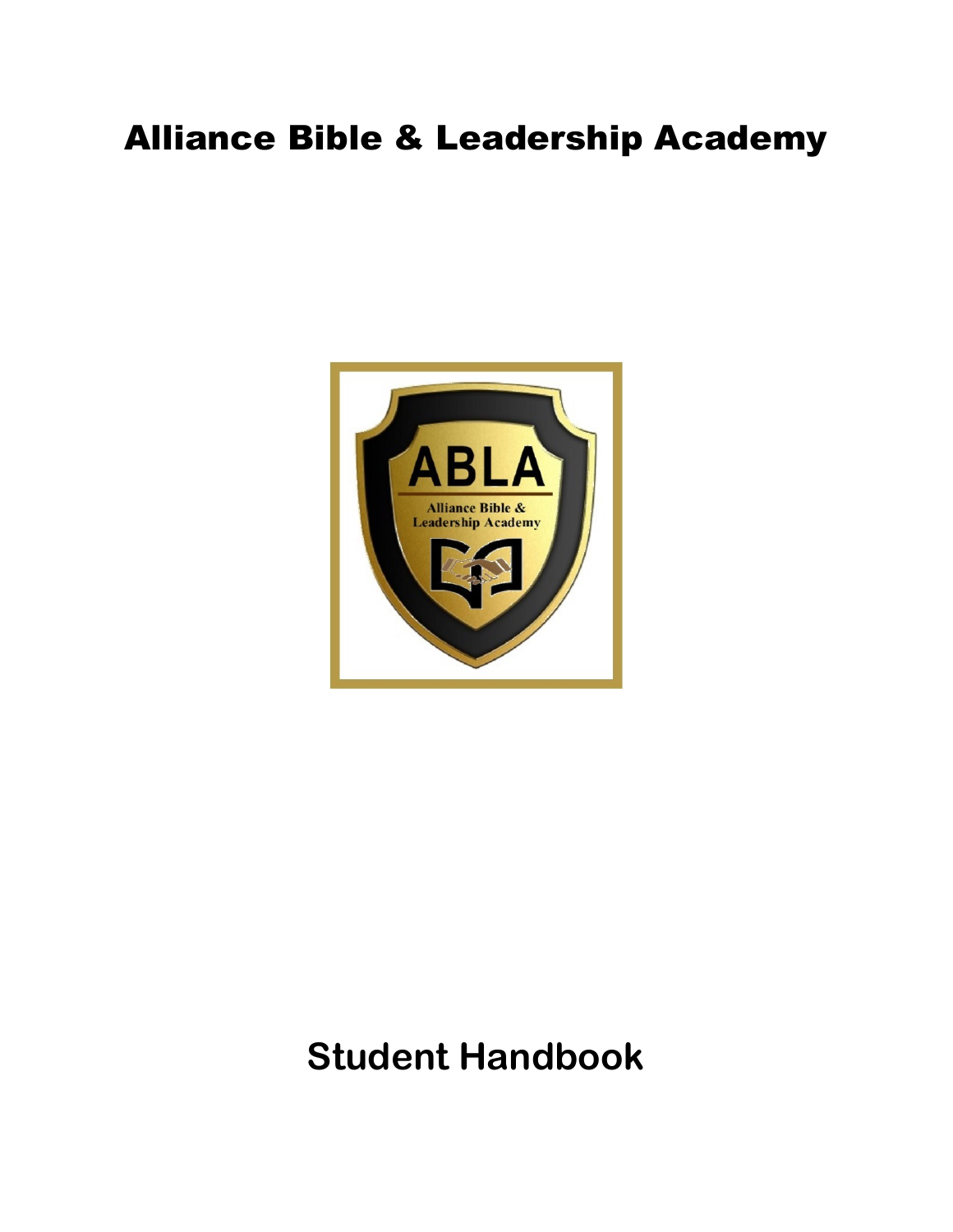## **TABLE OF CONTENTS**

## **FROM THE OFFICE OF THE PRESIDENT MISSION STATEMENT AND OBJECTIVES**

- Mission Statement
- Objectives
- Statement of Faith/Doctrinal Position

## **ALLIANCE BIBLE & LEADERSHIP ACADEMY**

- Purpose
- Non-discriminatory Policy
- Right to Change
- Alliance Bible & Leadership Academy Degrees and Accreditation
- Long Distance Education
- Location

## **ENROLLMENT & REGISTRATION**

- Enrollment
- Registration
- Code of Conduct

## **CURRICULUM**

## • **Degree Programs Offered**

- Associate in Biblical Studies
- **E** Title of Course
- Course Description

#### • **Grading**

#### **DISMISSAL POLICY**

- Sexual Misconduct
- Dishonesty
- Abuse

#### **FINANCIAL INFORMATION**

- Fees & Tuition
- Degree Cost
- Administrative Cost
- Discounts
- Refunds
- Course Extension
- Payments

#### **APPENDIX**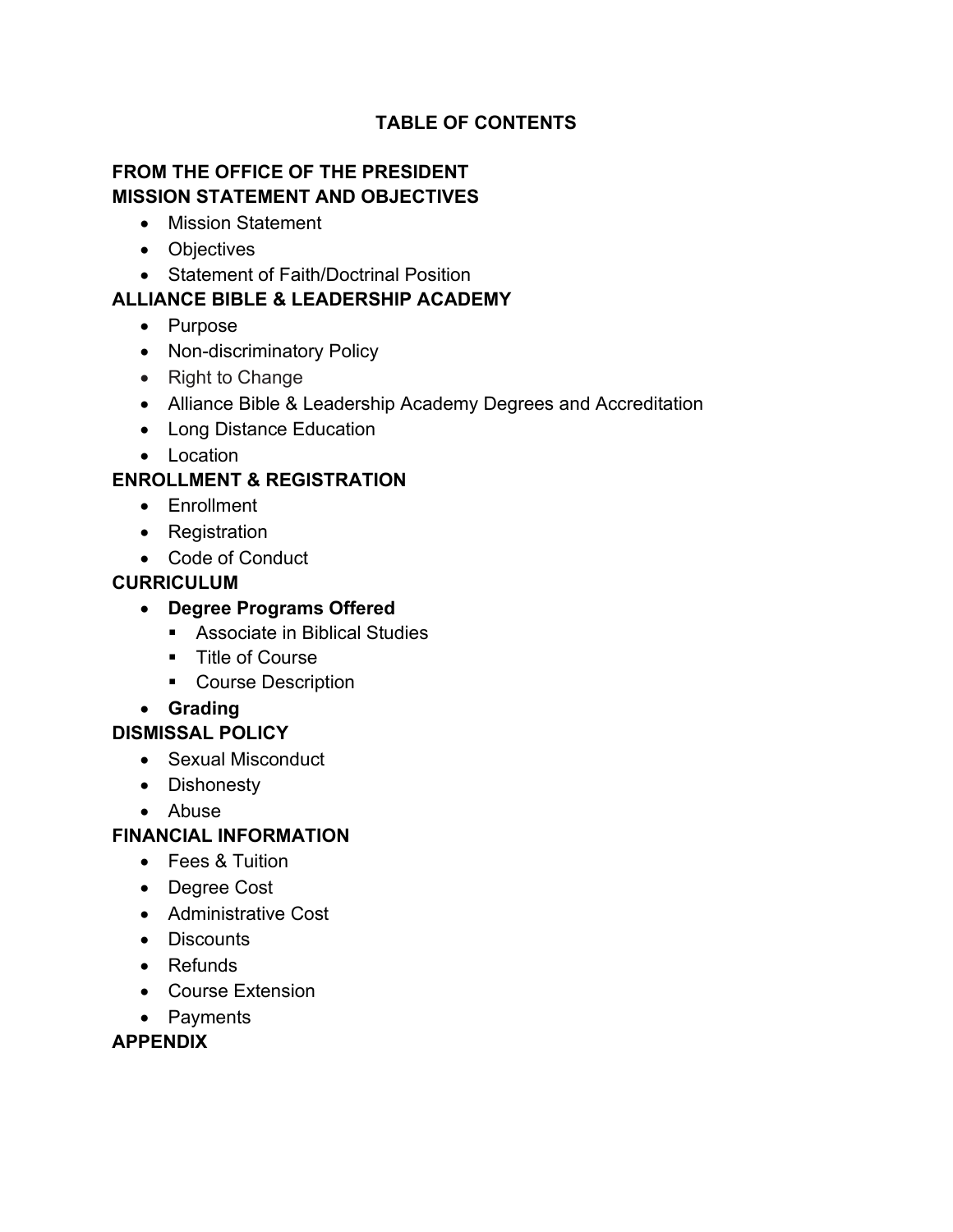## **FROM THE OFFICE OF THE PRESIDENT**

As a Pastor, Church Planter, and the President of ABLA I have been in full-time ministry for over 25 years; during those years I've met many followers in Christ, who desired and sensed the call to be in ministry but needed a good Biblical balanced education to help them fulfill God's call in their lives.

After much prayer and consideration, our partners in leadership developed a Christcentered Biblical education geared for the person on the "Go".

Whether you've been called to lay leadership, the five-fold ministry, or the marketplace; we believe ABLA will *equip, encourage* and *empower* you to advance the Gospel by teaching and providing you with the crucial Biblical tools and principles necessary to develop your calling.

As many can attest, education can be quite expensive and often does not take into consideration a person's busy schedule. We at ABLA have made it possible for you to receive an affordable solution to time management as well as cost-effectiveness to get you toward fulfilling your "Call".

We believe this school will not only help you grow in the grace and the knowledge of our Lord Jesus Christ but also be an inspiration in the pursuit of your "Calling".

*"Equipping and Empowering tomorrows leaders, with the tools to reach the lost"*

*President of ABLA Dean of ABLA*

Pastor Paul Ceccato **Professor Tony Hendley**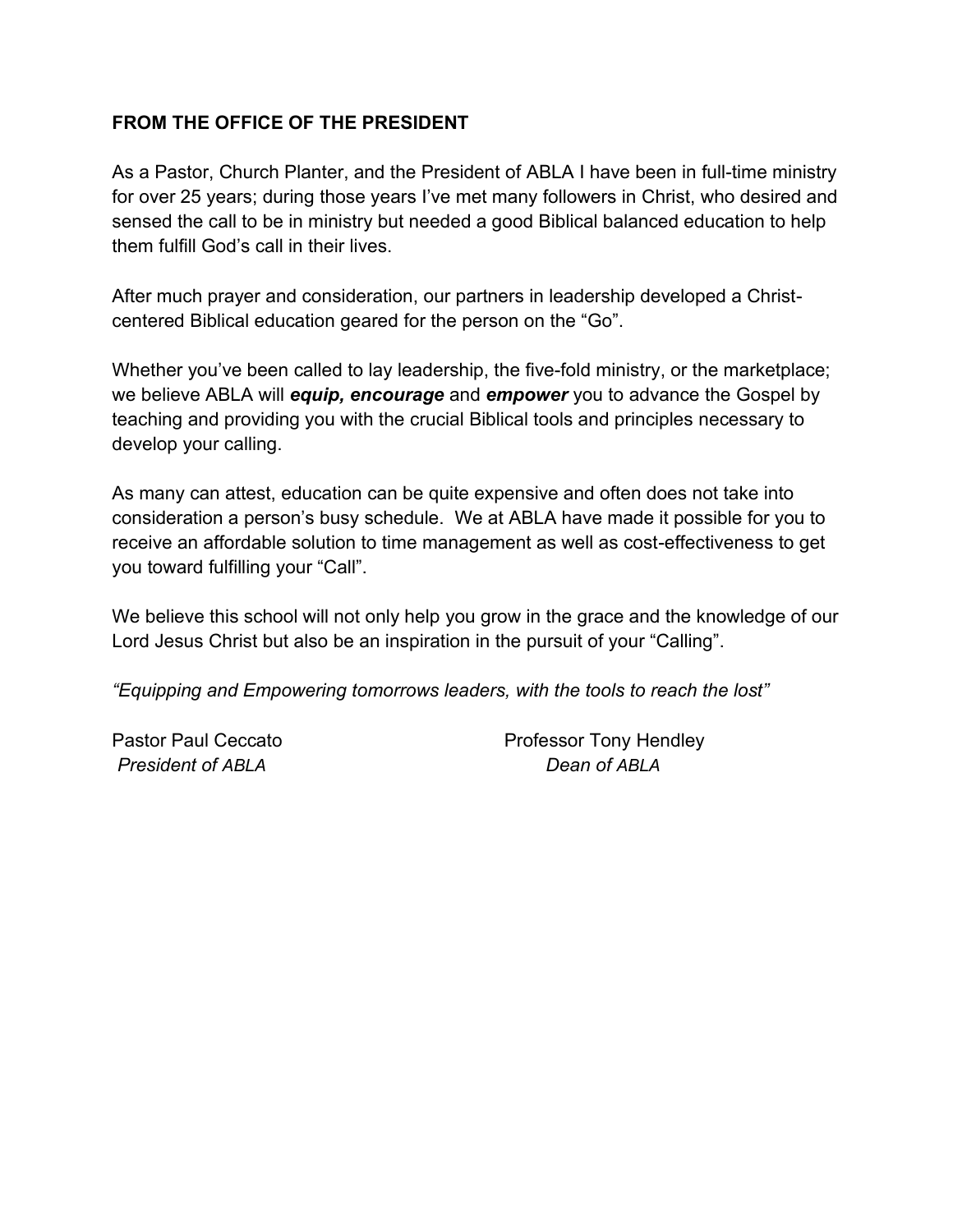## **MISSION STATEMENT AND OBJECTIVES**

#### **Mission**

Our mission is to provide a Bible-based quality education that is affordable and easy to use online. No matter where you are, our convenient online classes are always available to access.

#### **Objectives**

#### **When a student completes ABLA studies, they should be able to:**

- Express their personal commitment to the ministry of Jesus Christ as outlined in the Scriptures.
- Exemplify both knowledge and effective application of the Word of God
- Demonstrate knowledge of practical skills in ministerial leadership.
- Convey a significant amount of proficiency in the chosen area of ministry.
- Become eligible for Ministry Licensing Credentials

#### **We are committed to our students in that**

- We pray for every student, faculty member, and ABLA worker.
- Our directors, faculty, staff, and students are born again believers in Jesus Christ.
- Our bylaws ensure that we will operate under biblical mandates.
- We are committed to honoring God's desires to equip the student thoroughly for their 'Calling'.

#### **Statement of Faith/Doctrinal Position**

- 1. We believe the whole Bible is the inspired Word of God and is the supreme and final authority in all matters of faith, concerning the truth and conduct of mankind.
- 2. We believe in One true Godhead, manifest in three persons of The Father, The Son & Holy Spirit are identical to character qualities and infinite attributes.
- 3. We believe that Jesus Christ, the living Son of God, was given by God as a sacrifice for the sins of all men. Christ died on the cross to mend the broken relationships which were caused by man's sin of disobedience.
- 4. We believe in a personal walk with Jesus is equated with excellent character and we are to live a righteous life that is evident for all to see. A commitment to stand for what is right and be an example to others.
- 5. We believe that all human life is sacred and created by God in His image. Human life is of inestimable worth in all its dimensions. Human life has the greatest value of any of God's creation.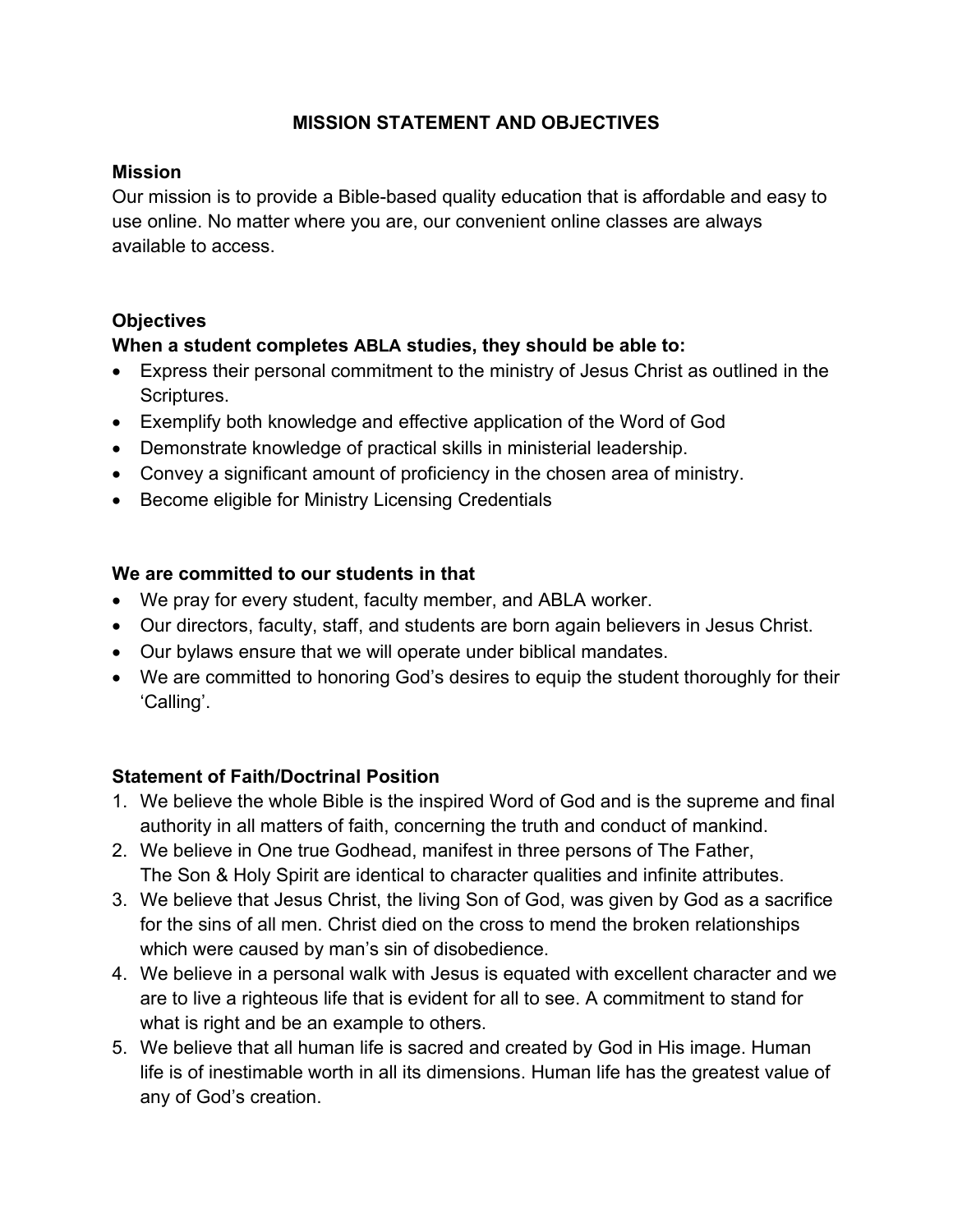- 6. We believe in the Biblical marriage commandment, commitment, and covenant of one man and one woman.
- 7. We believe in the operation of the gifts of the Spirit, including wisdom, the word of knowledge, faith, healing, the working of miracles, prophecy, discerning of spirits, tongues and the interpretation of tongues.
- 8. We believe in the personal return of Jesus Christ to receive His believers into and the promise of eternal life, which can result at any moment.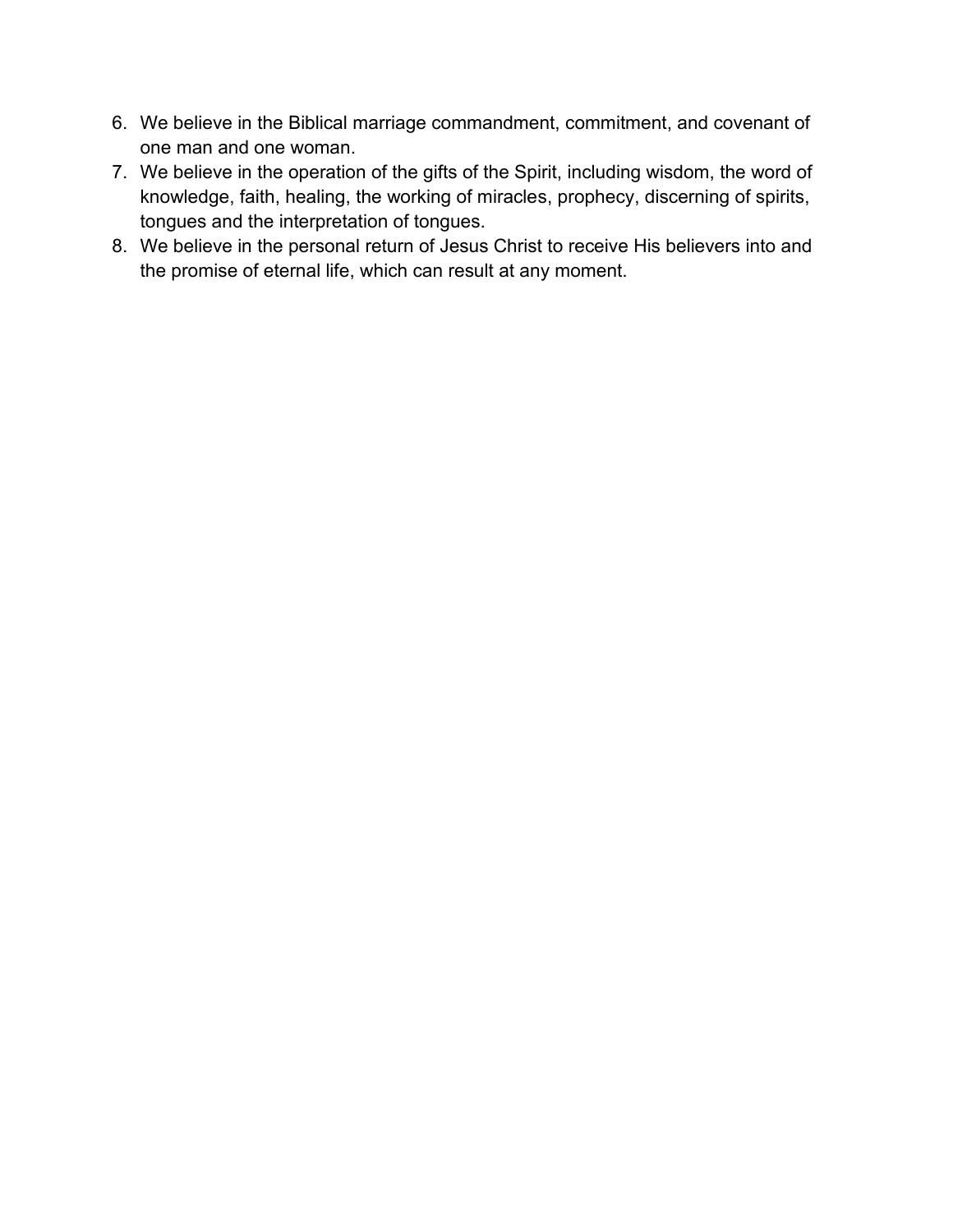### **ALLIANCE BIBLE & LEADERSHIP ACADEMY**

Alliance Bible & Leadership Academy (ABLA) is a nontraditional educational initiative, created to serve ministers and laypersons who may not have had an opportunity to attend college or seminary, but who have a strong desire, based on a call of God, to minister within the church and the larger community.

The mission of ABLA is to provide online quality education to earn an Associate degree in Biblical Studies and a Bachelor's degree in either Ministerial Leadership or Marketplace Ministry. The study material is available to everyone regardless of denominational affiliation.

The contents of this Operations Manual relate to the process of enrolling in the ABLA program, as well as to the role and responsibility of the individuals primarily in charge of the educational initiative.

ABLA functions as a ministry of Power House Church Ministries under the direction of the President. It is governed by the Board of Directors and is administered by a staff of educators who serve under the supervision of the President of ABLA.

#### **Non-discriminatory Policy**

ABLA accepts students of any race, color, age, sex, national or ethnic origin to all the rights, privileges, programs and activities generally accorded or made available to the students of the online courses. It does not discriminate against any of the groups mentioned above in its administration of educational or admissions policies, or any other educational functions.

#### **Right to Change**

Alliance Bible & Leadership Academy (ABLA) Operations Manual contains current announcements and information. However, we reserve the right to make changes affecting policies, fees, curricula, or any other matters announced in this manual.

#### **Alliance Bible & Leadership Academy Degrees and Accreditation**

Alliance Bible & Leadership Academy is an extension of Power House Church, which is an IRS 501c-3 non-profit religious organization with the legal right to issue a degree in Biblical Studies.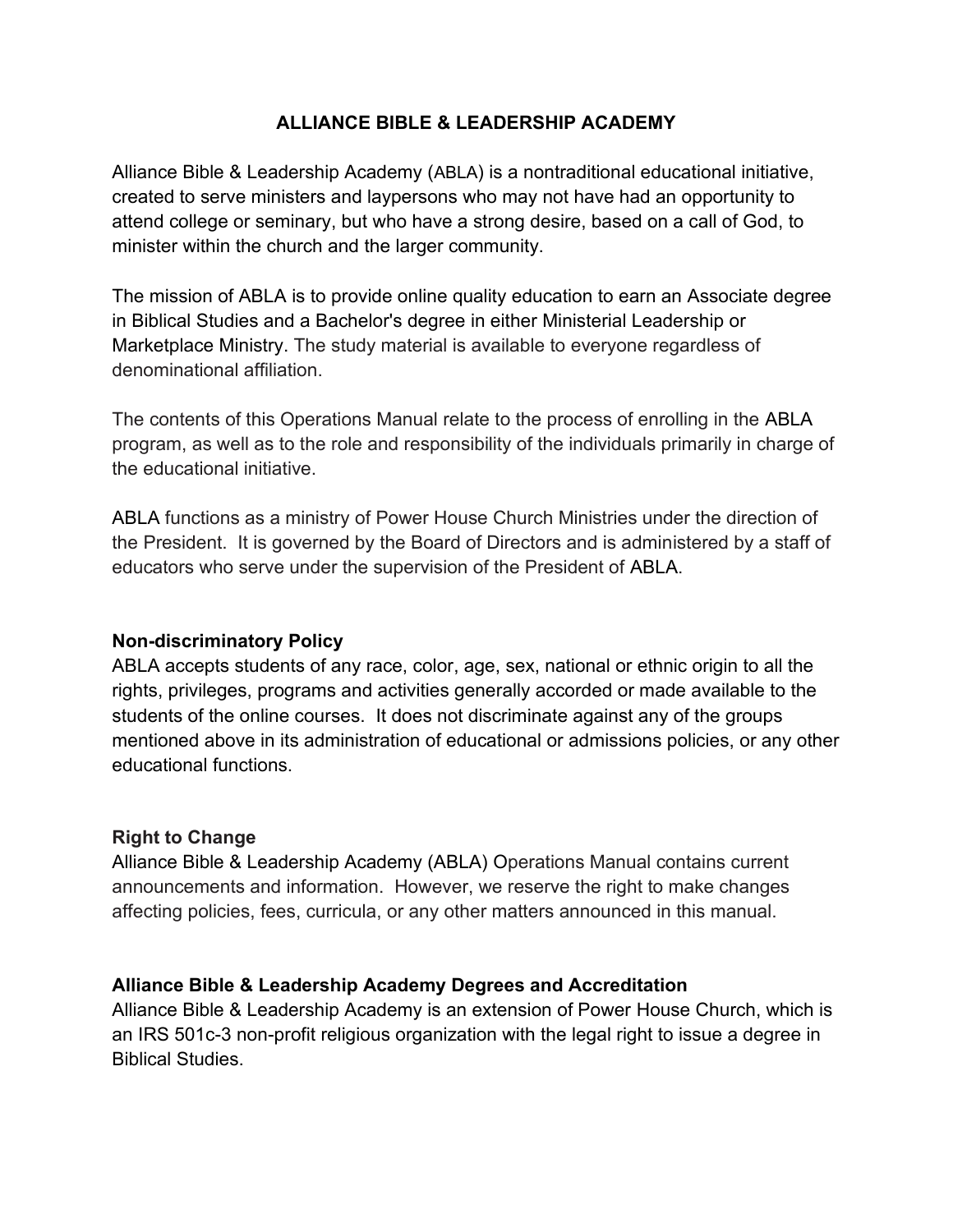Currently, ABLA is affiliated with the Association of Christian Educators and Administrators (ACEA - [https://www.acea-schools.org/\)](https://www.acea-schools.org/).

This is primarily since the California legislature has passed laws such as AB2943 http://leginfo.legislature.ca.gov/faces/billNavClient.xhtml?bill\_id=201720180AB2943), which would force accredited colleges to practice anti-biblical rules and regulations.

Therefore, ABLA is seeking accreditation from sources that are non-government affiliated.

There is no guarantee that state or federally accredited colleges will accept ABLA degrees, although special government licensing or approval can only be achieved by schools or colleges approved by the government.

## **Long Distance Education**

ABLA does not have a physical classroom for a student to attend. All classes are taken and any homework given is strictly online. ABLA allows registered students with a Wi-Fi connection to access their education from anywhere in the world.

#### **Location**

ABLA does not have a physical location, our mailing address is: 12008 Aurora Valley Ave. Bakersfield, CA 93312 Phone: 661.334.1700 Email: ABLA@Admin.org Website: ABLAcademy.org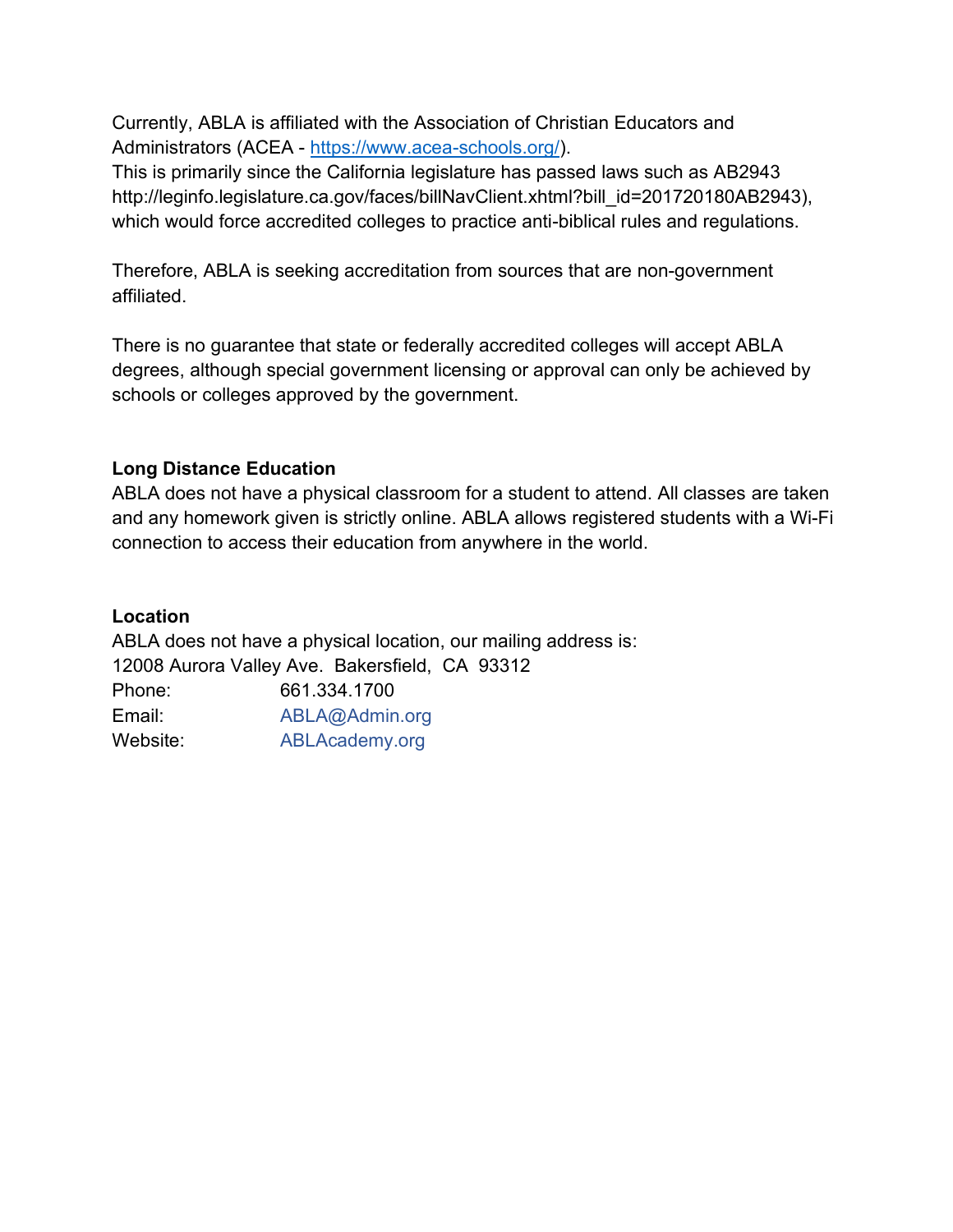#### **ENROLLMENT & REGISTRATION**

Enrolling in ABLA is a simple process. A student desiring ABLA credit for any course must be enrolled in the Alliance Bible & Leadership Academy. The purpose of enrolling a student is so the office of Registrar can create an official permanent folder to keep a record of a student's course work.

A student enrolls by requesting and completing an online application that may be emailed to the office of Registrar. At the time of enrollment, qualifying students may apply for the individual school's discount (See financial Information below).

Once discounts are granted, and forms have been officially signed, all forms shall be sent by email and received by the office of Registrar. All correspondence and application forms are done through our online email.

#### **Enrollment**

- First, complete and send an application and per request any official educational transcript/s to the office of Administration. Application fee is free.
- Secondly, a Pastor or Ministry leader reference form sent from their personal email to the office of Registrar.

#### **Registration**

Students may begin classes as soon as all enrollment requirements are completed, an official Letter of Acceptance received, and tuition has been paid in full. Students will then be given an access code to their own personal online portal for the use of posting grades and any pertinent information needed to notify students from the office of Registrar and course Professors.

#### **Code of Conduct**

Prospective students shall be required to lead a godly righteous life to be accepted. Any practice of gross sin as outlined in *I Corinthians 6:9*, belonging to a cult and/or involved in any occult practices will not be admitted into ABLA. A false statement on the application is grounds for dismissal, without credit or refund. Since ABLA is a Christian based education, we ask that our students lead by example, as outlined in Scripture. A signed copy will secure that students will adhere to the Code of Conduct (see Appendix and Application Form)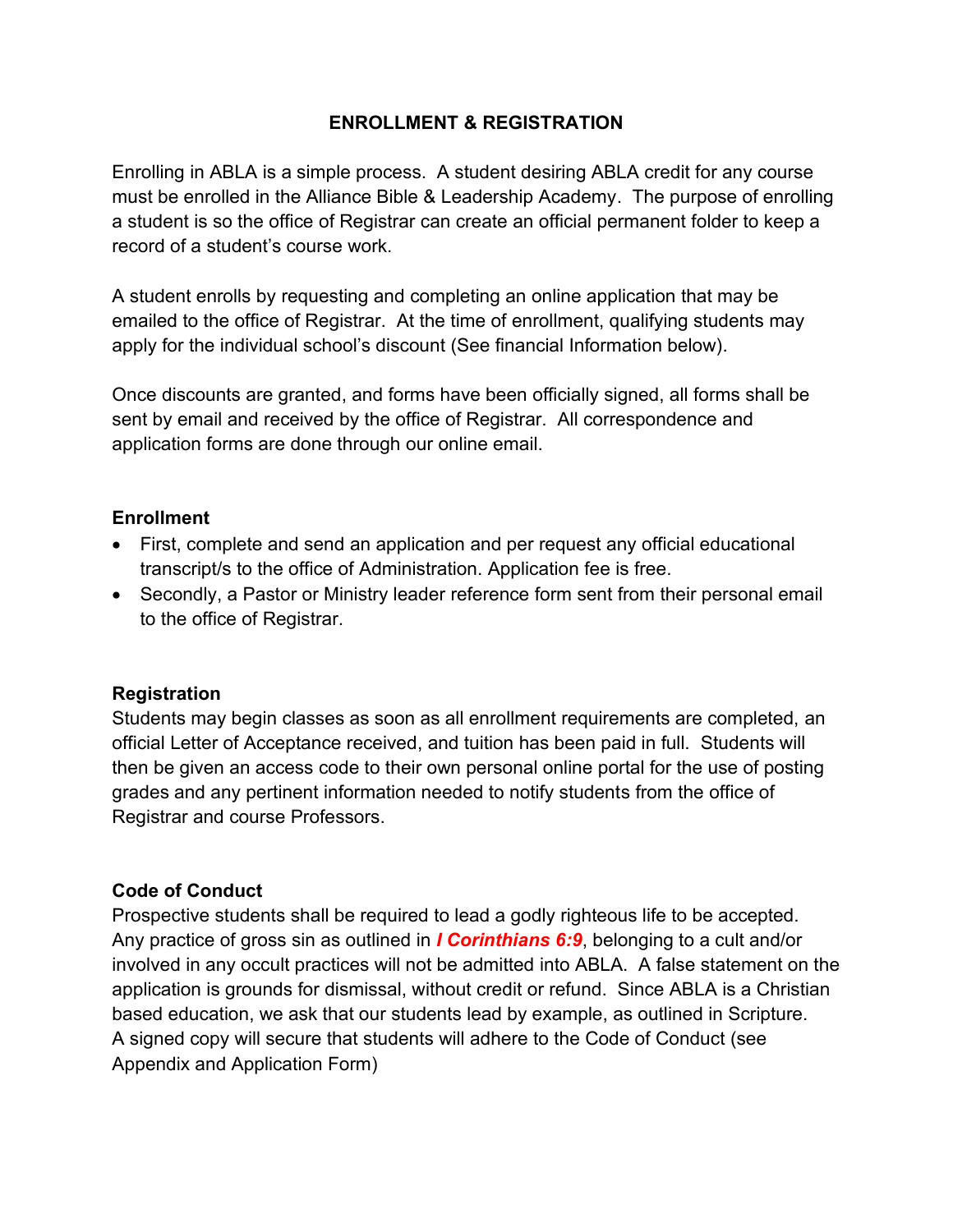**I pledge, to the best of my ability in Christ:**

- **To uphold the ideals of Christ, as an example, in godly character and lifestyle.**  *Even so hath the Lord ordained that they which preach the gospel should live of the gospel. 1 Cor. 9:14*
- **To remain faithful in prayer.**  *Be anxious for nothing, but in everything by prayer and supplication with thanksgiving let your requests be made known unto God. Phil 4:6*
- **To consistently take time in the Word of God.**  *Therefore, my beloved brethren, be ye steadfast, unmovable, always abounding in the work of the Lord, forasmuch as ye know that your labor is not in vain in the Lord. 1 Cor. 15:58*
- **To fellowship with other committed Christians.**  Let us consider one another to provoke unto love and to good works: Not forsaking *the assembling of ourselves together, as the manner of some is; but exhorting one another: and so much the more as ye see the day approaching. Heb 10:24-25*
- **To have compassion for people as if I were doing it as to Jesus.**  *Inasmuch as ye have done it unto one of the least of these my brethren, ye have done it unto Me. Matthew 25:40*
- **To give my best to study, so that I can truly benefit from my classes.**  *Study to show thyself approved unto God, a workman that needs not to be ashamed, rightly dividing the word of truth. 2 Timothy 2:15*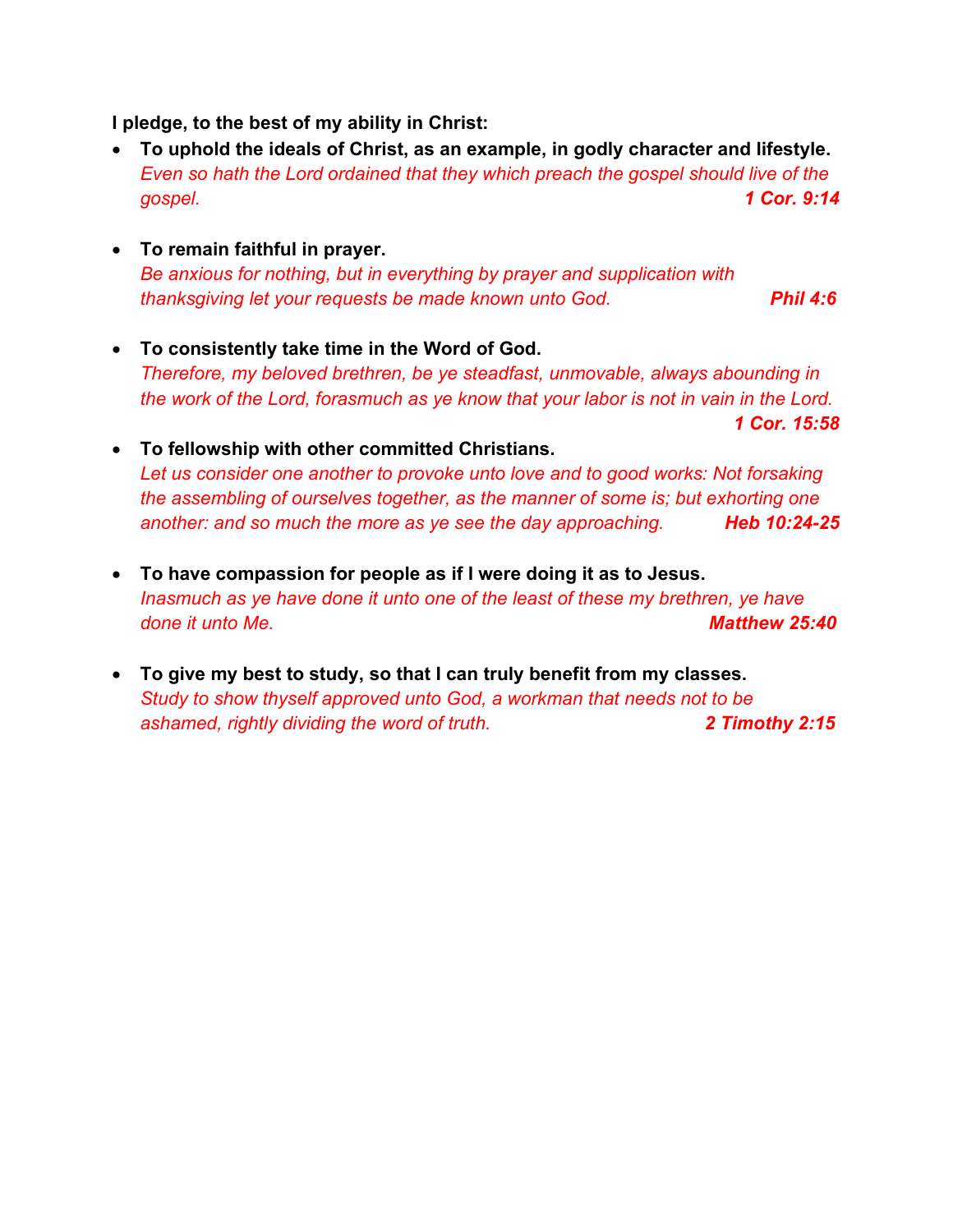#### **CURRICULUM**

ABLA's curriculum is designed for students who are newly "born again"; those involved in "serving" ministries, in Christian discipleship, lay leadership, those involved in various aspects of ministry such as pastors, music & youth ministers, and evangelistic endeavors, community leaders and marketplace.

The curriculum is based on Biblical principles and teachings. The teaching faculty is composed of pastors, and college professors. Each course is accompanied by a study guide and textbook specifically designed for that course.

Students will be given a three-year time frame to complete their studies. Courses may be completed ahead of time. However, if a student needs additional time after the threeyear time frame; a letter of request must be submitted before a student can be granted an extension. Course extensions may require additional reactivation fees.

Associate and Bachelor Studies consist of 15 courses per degree. Courses and related materials are solely available online. Such a platform allows the student to be flexible to work on their degree anytime and anywhere. All courses will be open via the portal once the student has been accepted and the student has paid tuition in full.

Each course will consist of one to two textbooks, a syllabus, eight class videos, multiplechoice quizzes after each lesson, and a final exam per course. Textbooks can be purchased at any Evangelical Christian bookstore or online. Class participation will be monitored by the administration from the student's online portal. To qualify for our Bachelor Studies Program, an Associate of Arts degree in Biblical Studies must be completed.

## **Degree Programs Offered**

- Associate of Biblical Studies
- Bachelor of Ministry Leadership (Coming Soon)
- Bachelor in Marketplace Ministry (Coming Soon)

## **Associate in Biblical Studies: Course Titles**

- Theology and Biblical Doctrines
- Old Testament Survey I & II
- New Testament Survey I, II & III
- Ministerial Communication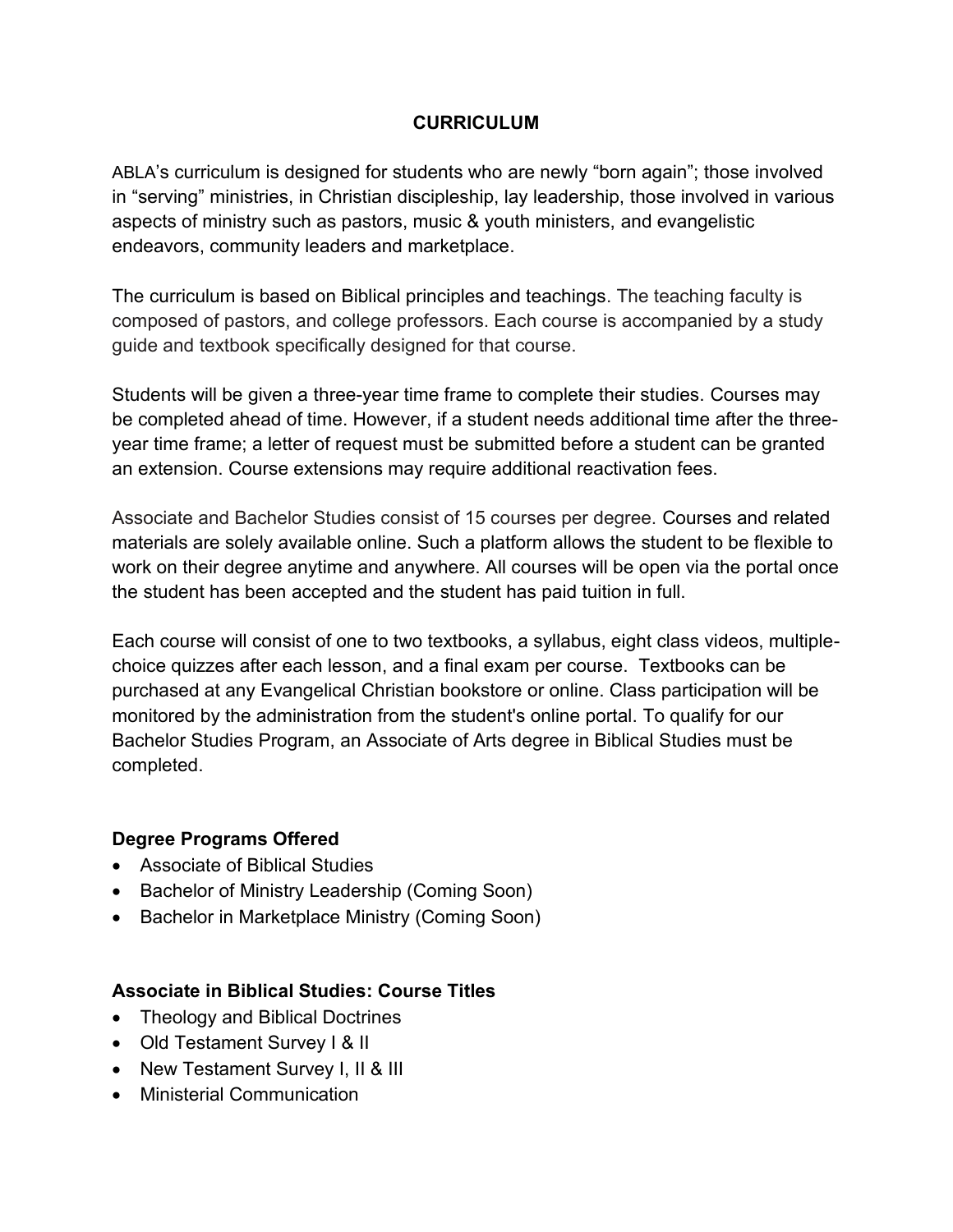- How to Study the Bible
- Great Revivals and Revivalists
- Prayer
- Ministry, Gifts, and Person of the Holy Spirit
- The Armor of God & Spiritual Warfare
- Believer's Authority & Foundation of Faith
- Introduction to Leadership
- Five-Fold Ministry

## **Course Description**

• **Theology and Biblical Doctrines**

Course is designed to give the student an introduction to Theology and Biblical Doctrines: The Scriptures Inspired, The One True God, The Deity of the Lord Jesus Christ, The Fall of Man, The Salvation of Man, The Baptism of the Holy Spirit and The Initial Physical Evidence of the Baptism of the Holy Spirit. Textbook: *"Bible Doctrines"* by William Menzies & Stanley Horton

## • **Old Testament Survey**

Text of the Old Testament with emphasis on the biblical narrative, genres, major historical periods, and theological themes.

Textbook: "*Talk Through the Bible"* by Bruce Wilkinson & Kenneth Boa

## • **New Testament Survey**

Text of the New Testament with emphasis on the biblical narrative, genres, major historical periods and theological themes.

Textbook: "*Talk Through the Bible"* by Bruce Wilkinson & Kenneth Boa

## • **Ministerial Communication**

A study of the theory and methods of oral communication with an emphasis on the development of speaking and listening skills for application in ministerial contexts such as preaching, teaching, small group discussion, and interpersonal communication.

Textbook: "*Communicating for A Change"* by Andy Stanley & Lane Jones

• **How to Study the Bible**

A study of the various methods and principles of biblical interpretation which have been employed up to the present and the necessity for the grammatical-historical method of interpretation. Textbook: "*Bible Study Methods"* by Rick Warren

## • **Great Revivals and Revivalists** Introduction to the revivals and revivalists of the past and present. Textbook: "T*he Charismatic Century"* by Jack Hayford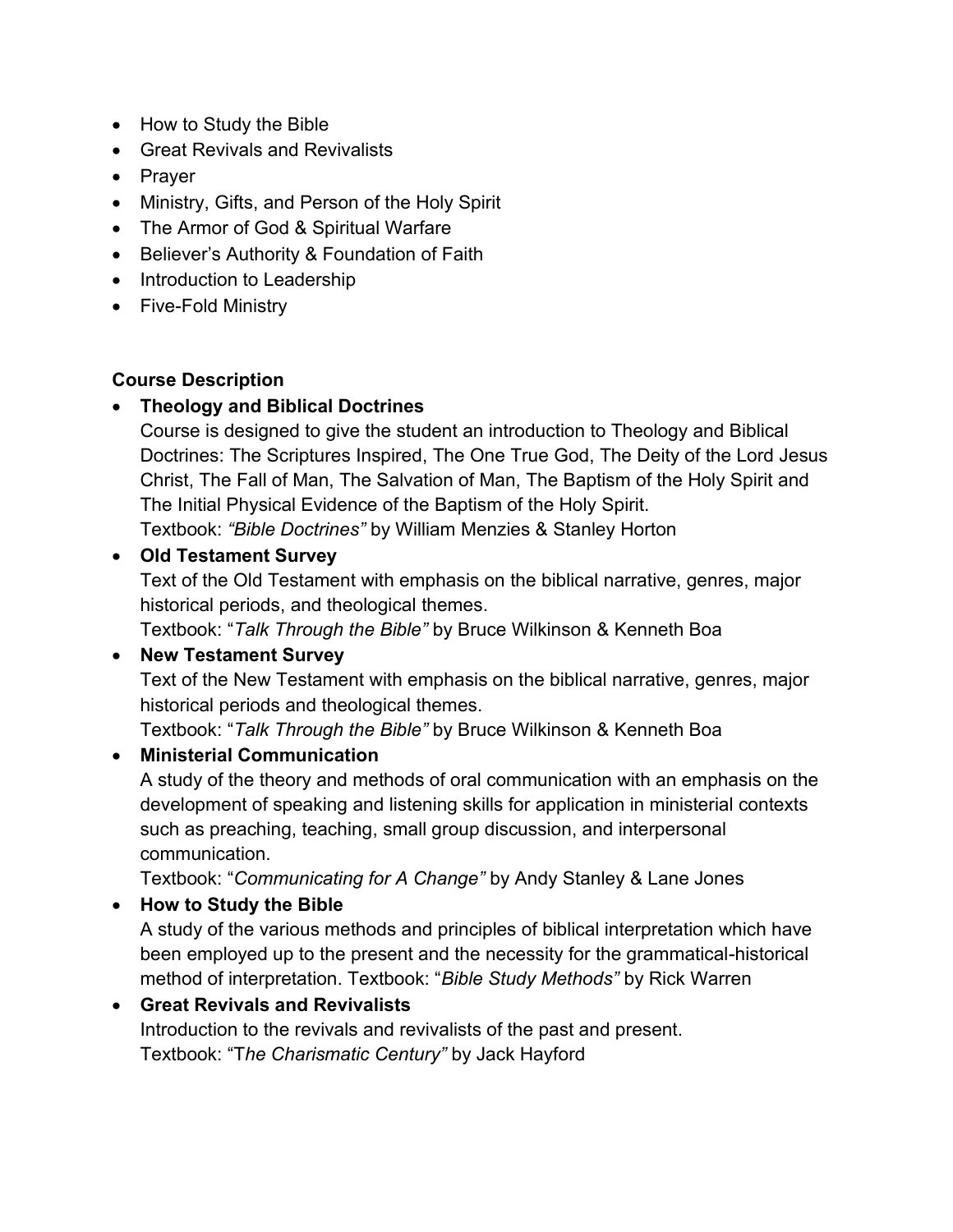• **Prayer**

A historical study of prayer and advancing into the relevance of prayer in the life of today's believer. Textbook: "*The Circle Maker"* by Mark Batterson

# • **Ministry, Gifts, and Person of the Holy Spirit**

This course introduces the student to the person, ministry, and the gifts of the Holy Spirit.

Textbook: "*What the Bible Says About the Holy Spirit"* by Stanley Horton

# • **The Armor of God & Spiritual Warfare**

A closer look at what spiritual warfare is and how the armor of God enables the believer to win in the spirit and in life. Textbook: "*Dressed to Kill"* by Rick Renner

# • **Believer's Authority & Foundation of Faith** Learn to walk in the authority and faith God has given every believer. Textbook: "*The Believer's Authority and Mountain Moving Faith"* by Kenneth E. Hagin

# • **Introduction to Leadership**

Helping the student understand what leadership is and how to develop as a leader giving them tools that enable them to lead in their home and ministry. Textbook: "*Leadership Essentials"* by Greg Ogden & Daniel

# • **Five-Fold Ministry**

Study of how the apostle, prophet, evangelist, pastor, and teacher supposed to work together to equip the body of Christ. Who are the modern-day apostles, and why does the church still need them? What are the marks of an authentic prophet, and how should we judge prophecy?

Textbook: "*Understanding the Five-Fold Ministry"* by Matthew Greene

# **Grading**

Course grades are based on the following manner; after each lesson, there will be a short quiz. When a quiz is completed; grades will immediately be posted in the student's portal along with the incorrect answers. At the end of each course, a final exam will be given, and students will be notified of the final grade via their portal and by email. The final exam consists of 50% of the course grade.

The Grade of A+ may be given if a student can demonstrate exemplary work. However, students are required to maintain a minimum of a 2.0-grade point average. If the student drops below this average, they will be given an opportunity to repeat the course. An extra cost will be required to repeat the course.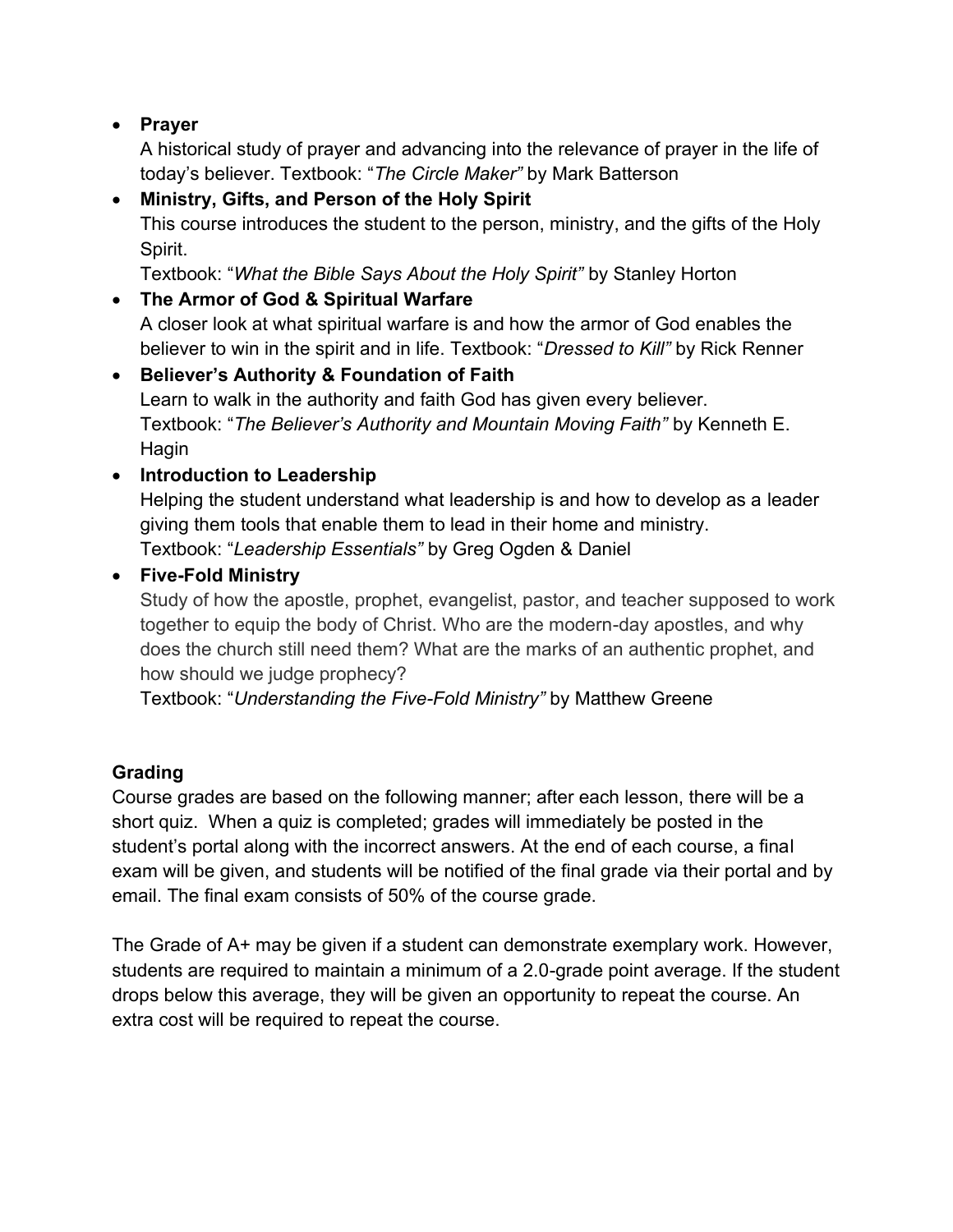## **DISMISSAL POLICY**

ABLA considers grounds for dismissal from the program when a student violates any Biblical principles as outlined in the Word of God, our Statement of Faith and the Code of Conduct.

#### • **Sexual Misconduct**

ABLA believes in the Biblical commandment, and covenant of marriage between one man and one woman. Any type of engagement in non-biblical sexual behavior within these standards is considered sexual misconduct and grounds for dismissal.

#### • **Dishonesty**

ABLA states any type of action and or behavior used to defraud the application process or cheat during the class course; is considered grounds for dismissal.

#### • **Abuse**

ABLA states any type of action and or behavior used in unlawful activity, destruction of property, physical or verbal assault, use of drugs or abuse of alcohol, or the violation of any other public law is considered grounds for dismissal.

Upon validation of said violations, ABLA will take the necessary steps leading to dismissal. Application and tuition refunds will not be returned after officially being dismissed from the school. Students have the right to both submit a written and oral arbitration before the school administration, to determine final judgment concerning the disciplinary action.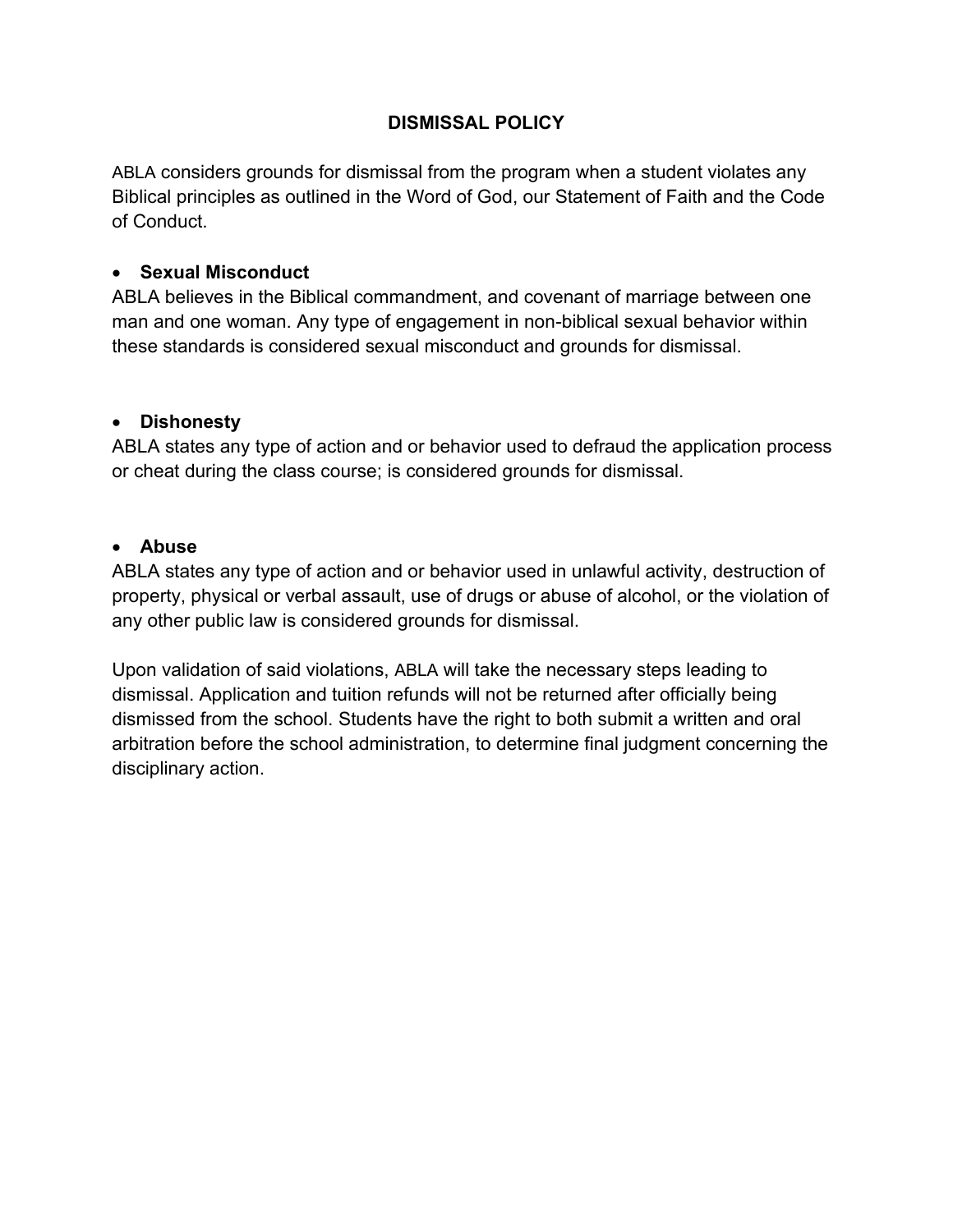#### **FINANCIAL INFORMATION**

Tuition, administration fees, and all materials costs are due at registration. In some instances, an individual payment plan may be arranged with the office of Administration. Upon payment approval; all accounts must be paid in full before the final examination is taken. There will be an additional reactivation fee if there is a ninety-day lapse between classes.

## **Fees & Tuition**

#### **Degree Cost**

\$2,300 = AA in Biblical Studies (\$154 per course) \$2,700 = BA in Ministerial Leadership or BA in Marketplace Ministry (\$167 per class)

| <b>Administrative Cost</b>       |                                                                                                               |  |
|----------------------------------|---------------------------------------------------------------------------------------------------------------|--|
| Application:                     | <b>FREE</b>                                                                                                   |  |
| Admin. Fee:                      | \$125 (Filing, Member access code)                                                                            |  |
| <b>Misc Certifications:</b>      | \$25 (Misc forms, official transcript, or replacement<br>degree)                                              |  |
|                                  | Withdraw: * Note written policy, refund/s are given in<br>accordance with the withdrawal policy stated below. |  |
| <b>Graduation Fee:</b>           | \$150 (Framed degree and unofficial transcript)                                                               |  |
| <b>Course Re-activation Fee:</b> | \$10 (Access Code has to personal portal on Ruzuku)                                                           |  |
| <b>Course Extension Fee:</b>     | \$25 per month (Fee is a month to month after three                                                           |  |
|                                  | years expire. It is dependent on length of time                                                               |  |
|                                  | student needs to complete their degree program)                                                               |  |

#### **Course Extension**

A student will be given a three-year time frame to complete their studies. If a student needs additional time, a written letter of request must be submitted and approved; before a student can be granted an extension. Course extensions require an additional reactivation fee.

#### **Payments**

Administration fees and tuition costs are to be made payable through PayPal or credit card.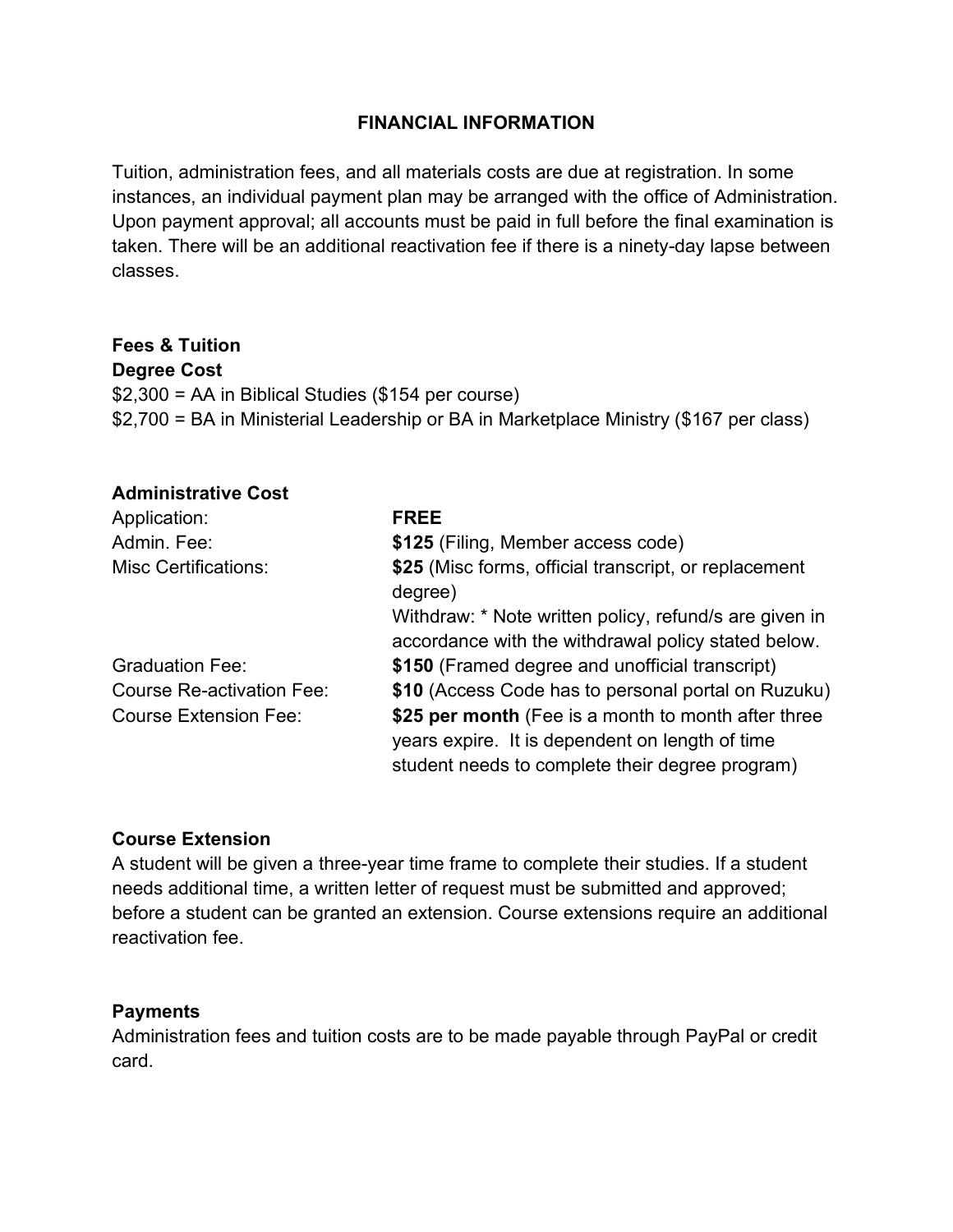#### **Discounts**

The Office of Administration offers the following discounts:

- 10% off Clergy
- 10% off Military (active duty and veterans)
- 25% off Spouses tuition

#### **Refunds**

Tuition refunds will be granted when a student submits a request of termination to the office of Registrar. Upon approval granted, tuition will be adjusted based on the following scale:

- withdrawal within the first week of class  $100\%$
- withdrawal before the first course is completed  $80\%$  (AA = \$1840 refund)
- withdrawal after the first course has been completed 0% Refunds solely apply toward tuition.

All other Administrative fees are non-refundable.

#### **Course Extension**

A student will be given a two-year time frame to complete their studies. If a student needs additional time, a written letter of request must be submitted and approved; before a student can be granted an extension. Course extensions require an additional reactivation fee.

#### **Payments**

Administration fees and tuition costs are to be made payable through PayPal or credit card.

#### **Course Credit and Life Experience**

Because our costs are reasonable, we do not accept or offer ministry experience or credits from other schools or programs currently.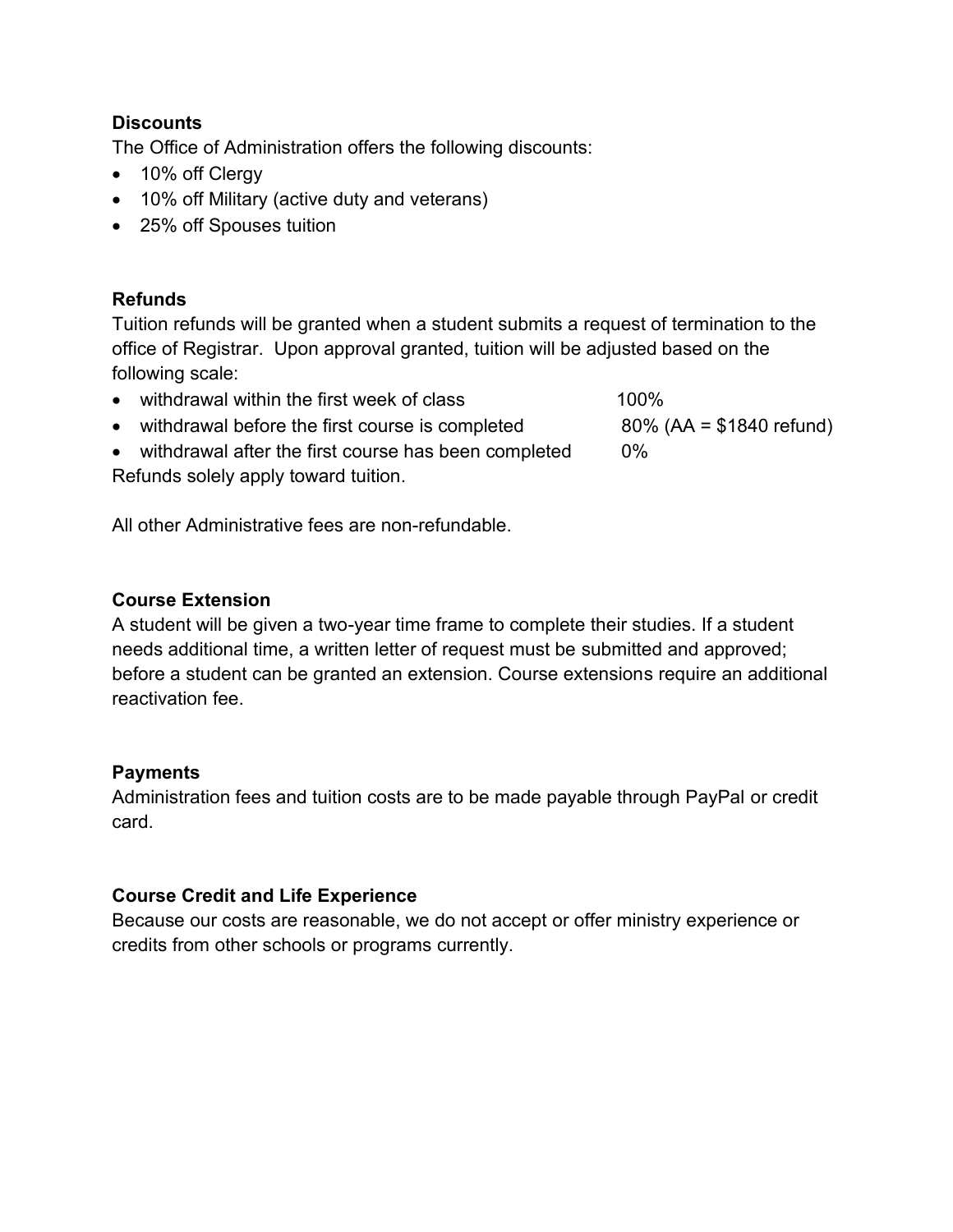# **APPENDIX A**

## **Administration & Faculty**

## **Alliance Bible & Leadership Academy**

Executive Assistant: Tara Ceccato Graphic Design: Paul Ceccato Web Design: Paul Ceccato Editor: Priscilla Moreira

Founder, President: Pastor Paul Ceccato Dean of Students: Pastor Tony Hendley Registrar: Pastor Cindy Ceccato

# **Contributing Faculty**

Dr. Priscilla Moreira B.A., West Coast Christian College Th.M., Summit Bible College Th.D., Summit Bible College

# Professor Tony Hendley

B.A., Grand Canyon University M.A., Liberty University

## Pastor Paul Ceccato

A.A., International Bible Institute

#### **PowerHouse Church**

Pastors Paul & Cindy Ceccato Pastor Matthew DeLeon Secretary: Tara Ceccato